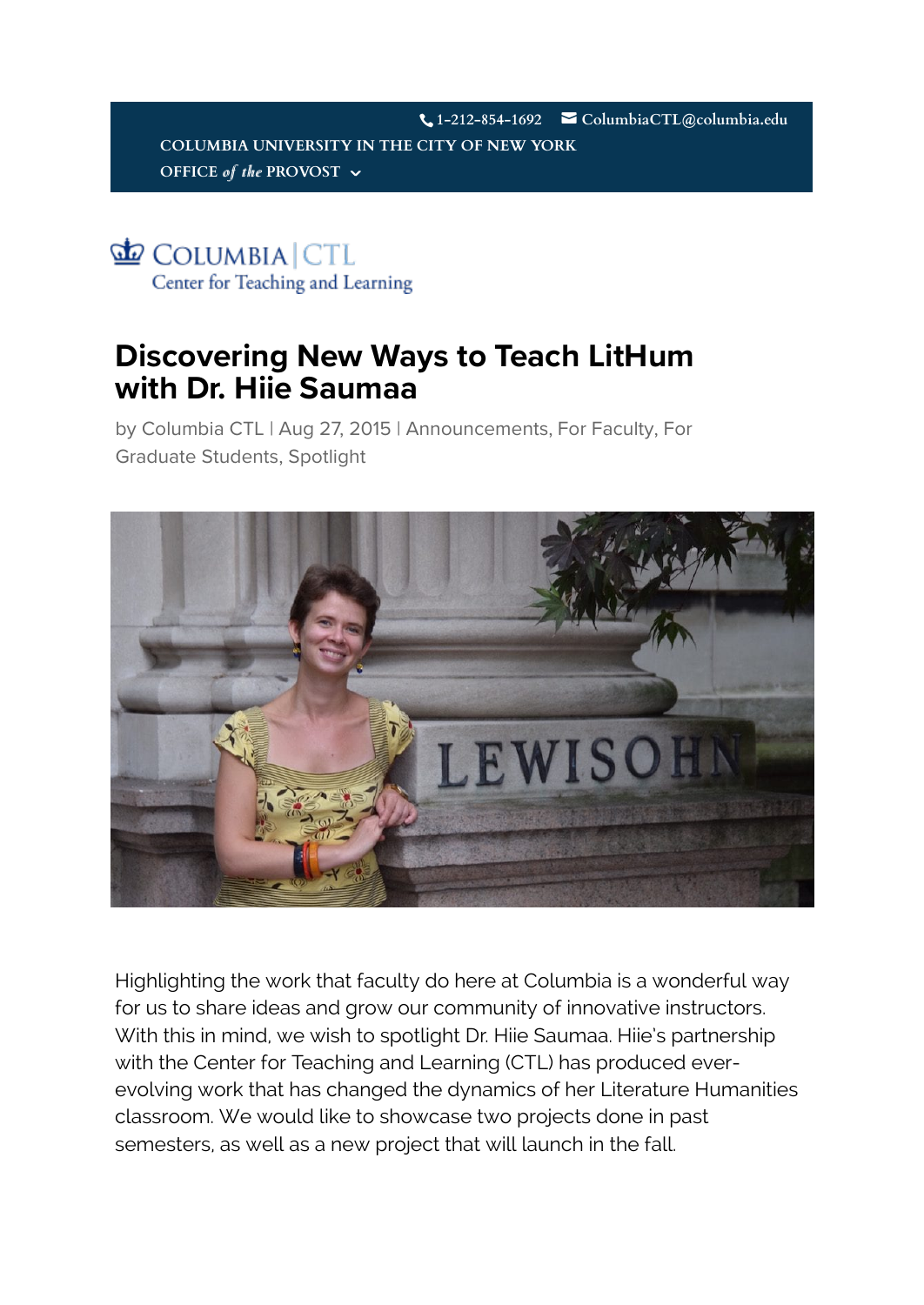Our relationship with Hiie started in 2010. Then a PhD student and instructor teaching in the University Writing Program, Hiie would often stop into our faculty support lab, looking for a quiet place to work or to ask questions about setting up the Learning Management System for her courses. A budding relationship developed over time as we discussed different ways of using technology to prepare, support, and extend the work being done in her classroom. When Hiie was given the opportunity to teach a Literature Humanities course in Columbia's Core Curriculum, she was interested in doing something different.

The CTL was excited to explore possibilities in a core course. We started by outl[ining the goals that Hiie wanted to achieve.](https://www.college.columbia.edu/core/core)

"I want my students to see themselves as creative thinkers and innovators", she said. "And I want them to have the experience of creating something individually, as well as together as a group. I also want my classroom to be a place where students can create and experiment, using the material covered in the course and making something fun and different out of it."

With that in mind, we embarked on a strategy to meet those goals, based on several outcomes Hiie wanted to accomplish.

"I had several aims," she continued. "First, I wanted to help students increase their familiarity with texts that have shaped the Western canon. Second, I wanted to create a safe space for them to effectively develop their skills in discussion, academic writing, and critical thinking. And lastly, I wanted to encourage selfreflective practices, where the students could reflectively write on the material, making it their own and having a relationship with it."

Our conversations led to the development of a unique strategy for her course.

Our first project in the spring of 2014, was the design, construction, and implementation of a collaborative wiki, to be used in unison with Hiie's face-toface instruction. Students were asked to co-create their own epic, a poem that would allow them to explore voice, rhythm, and structure in a hands-on, collaborative way. In addition to analyzing texts, students were now embarking on creating something of their own, bringing their creativity and artistic vision into the mix. In groups of four, students made weekly contributions of 40 lines to the evolving text and supplemented it with hyperlinks, curated images, and original artwork. The students not only analyzed and closely read ancient texts, they also had an experience of what it might feel like to create such a work. As a result, the students reported having gained a much more nuanced understanding of the course materials as well as a useful experience with co-creation.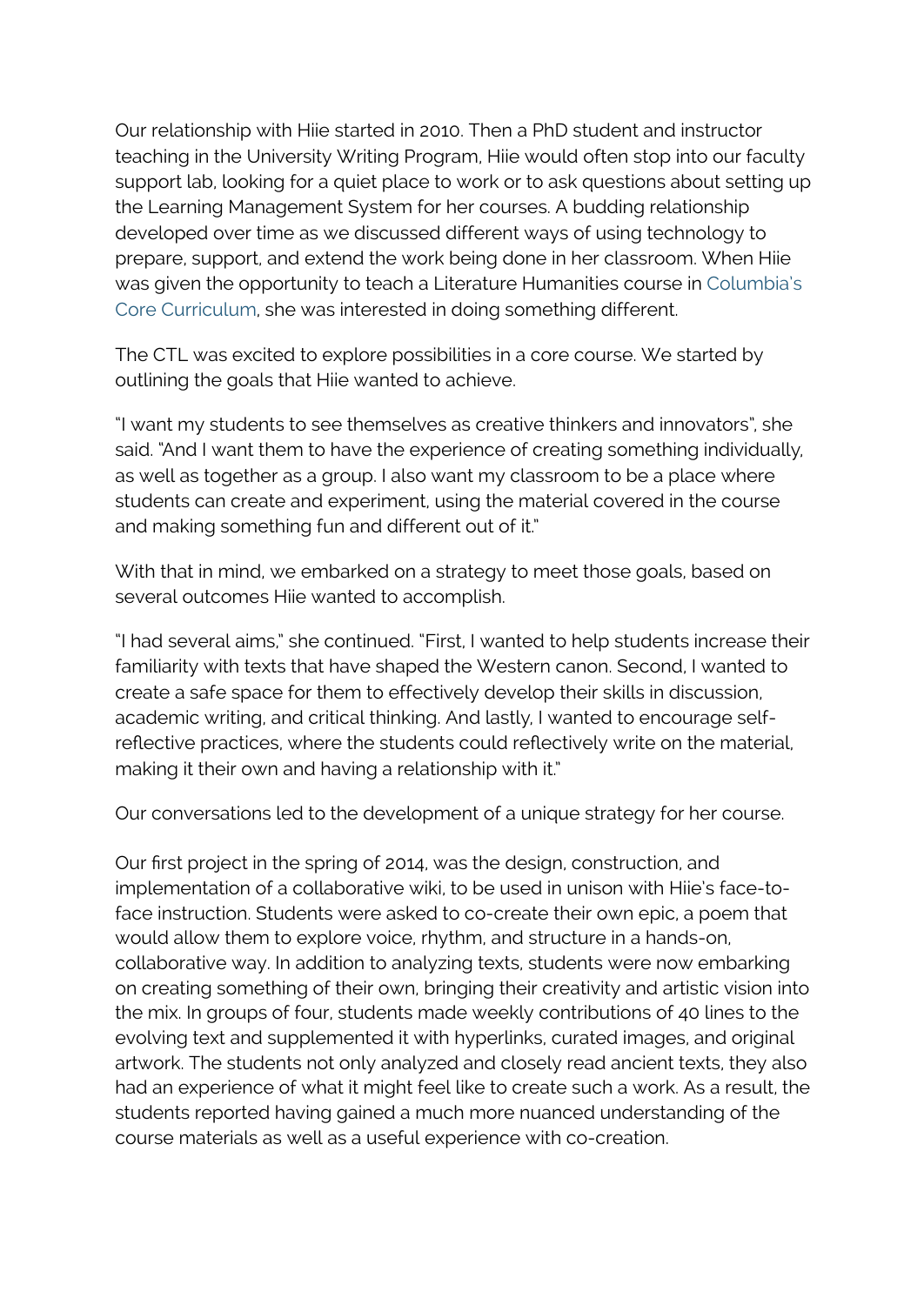Hiie was encouraged by the success of the wiki project, and the positive feedback that it received. Itmotivated her to try something new again.

For our second project, launched in the fall of 2014—and now spanning across two Literature Humanities sections over one academic year—the analysis of the texts took the form of a newsletter. The web publishing tool [LucidPress](https://www.lucidpress.com/) was used for the construction of the newsletter, with students creating videos, sketchings, paintings, and textual interpretations of the texts. Students were contributing work that best suited their individual talents, which made for a beautiful panoply of art and thought.

## Visit the student-produced newsletter her[e: http://pub.lucidpress.com/90b4b8c8-a923-407](http://pub.lucidpress.com/90b4b8c8-a923-4079-ae83-1bdea84bba1e/)9-ae83-1bdea84bba1e/

Hiie integrated the newsletter into her classroom by asking each group to give a short preview of their work—this "advertising" created excitement in the entire class and made everyone more eager to check out new additions to the newsletter. "In both sections, we would also look at the work of the individuals in each group. We listened to songs the students had created—such as "The Metamorphosis Rap"—watched their movie trailers, and looked at their original artwork. The entire class admired the unique talents of everyone in each group. Many of the contributions were amusing—we were laughing!The latter is a great way to build a community and to foster an open-minded learning environment, as well as to reduce the stress which usually hits students toward the middle and end of the semester," Hiie says. The students would also occasionally refer to their newsletter entries in discussions on the texts that were not explicitly connected to the newsletter project, which showed that they had integrated their experience with the rest of the course. "The project was a unique way to bring out individual talents in the students and let them do things that they are good at, and could be proud of. This is an important, but in academic contexts often neglected, aspect of learning," Hiie observes.

Building the newsletter with two sections of students enabled a certain kind of communication, or dialogue, that was never before achieved. Students unable to work together face-to-face were now contributing to something bigger than their respective class work. The project also gave students an experience with public writing—writing that is read not only by the instructor but also classmates, students from another section, and potentially other readers who have access to the link. Using technology to bridge the gap between two sections of students opens up space for an even bigger question: is there a way to help students across all 40+ sections of Literature Humanities communicate and create together?